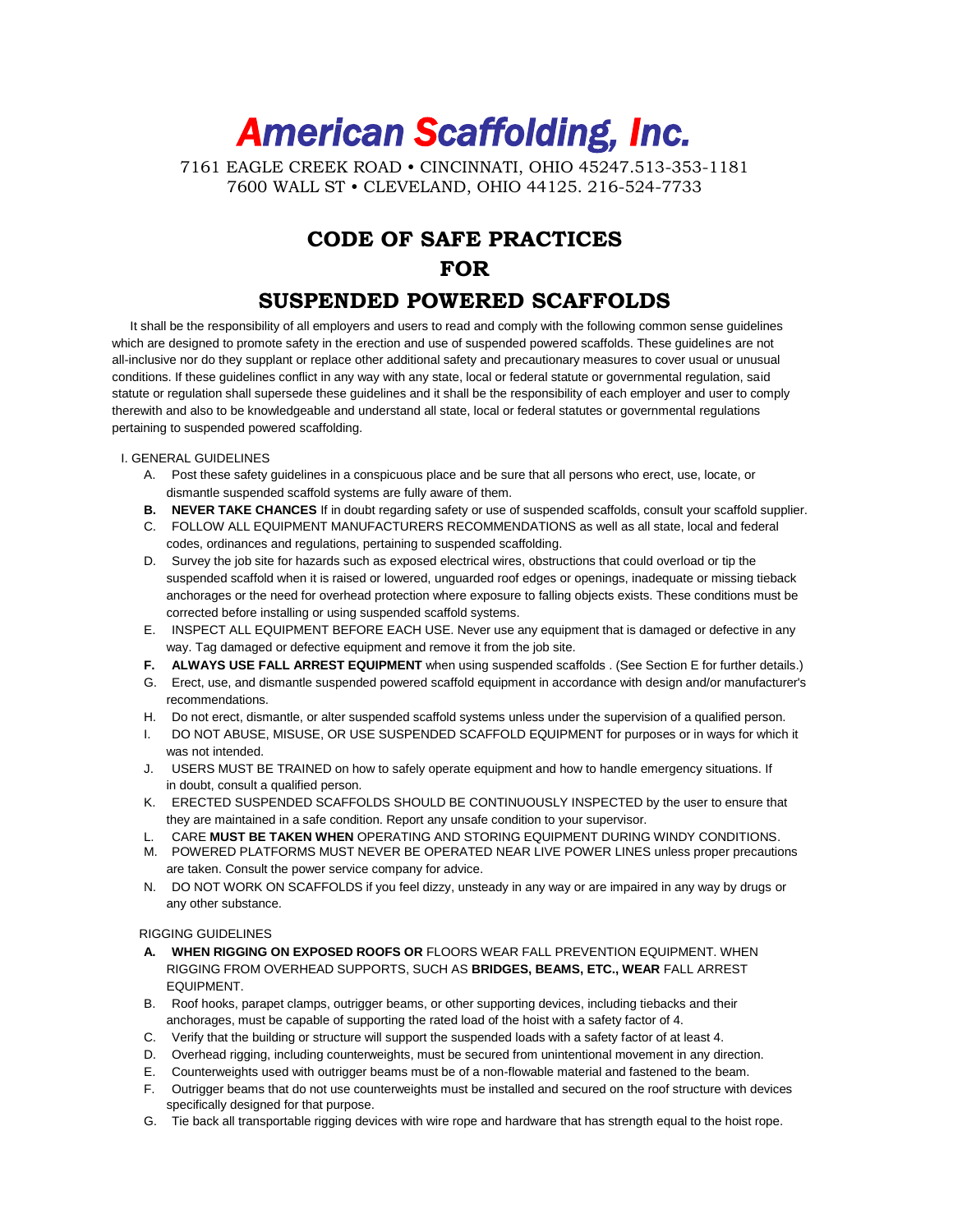- H. Install tiebacks at right angles to the face of the building and secure without slack to a structurally sound portion of movement.
- I. RIG SO THAT SUSPENSION POINTS ARE DIRECTLY ABOVE THE HOISTING MACHINES.
- J. The platform must be secured to prevent swaying. Do not tie it to window cleaning anchors.

III. WIRE ROPE AND HARDWARE GUIDELINES.

- A. Use only wire rope and attachments as specified by the hoisting machine manufacturer. Do not use wire rope that is kinked, birdcaged, corroded, undersized, or damaged in any way.
- B. Be sure that wire rope is long enough to reach to the lowest possible landing.
- <sup>1</sup> C. Clean, lubricate and handle wire rope in accordance with the wire rope or hoist manufacturer's instructions.
- D. Coil and uncoil wire rope in accordance with the wire rope **or** hoist manufacturer's instructions in order to avoid kinks and damage.
- E. Use thimbles at all wire rope suspension terminations.
- **F.** Use J-Type clamps or swaged fittings to fasten wire rope. **DO NOT USE U-CLAMPS.**
- G. Tighten wire rope clamps in accordance with the clamp manufacturer's instructions.
- H. Wire ropes used with traction hoists must have prepared ends in accordance with the manufacturer's recommendation.
- **I. INSPECT WIRE ROPE DURING EACH ASCENT AND DESCENT. Do** not expose wire rope to fire, undue heat, corrosive atmosphere, chemicals, or to passage of electrical currents or to damage by tools or handling.

#### **IV. POWER SUPPLY GUIDELINES.**

#### **A. BE SURE YOUR POWER SUPPLY CONFORMS** TO **HOIST MANUFACTURER'S RECOMMENDATIONS.**

#### B. GROUND ALL **ELECTRICAL POWER SOURCES, POWER CORD CONNECTIONS and protect with**  circuit breakers.

- C. Use power cords or air hoses of proper size that are long enough for the job.
- D. Power cord or air hose connections must be restrained to prevent their separation.
- **E.** Tie off power cords or air hoses to the suspended scaffold to prevent them **from falling.**
- F. Protect power cords or air hoses at sharp edges.
- G. Remember, air hoists require clean, lubricated air.

#### V. FALL **ARREST EQUIPMENT GUIDELINES.**

- A. Each person on a suspended powered scaffold must be attached to a fall arrest system at all times.
- B. Each lifeline must be fastened to a separate anchorage.
- C. When wrapping lifelines around structural members the lines must be protected and a suitable anchorage system

must be used.

- D. Protect lifelines at sharp corners to prevent chafing.
- E. Rig fall arrest systems to prevent free fall in excess of six feet.
- F. Lifelines must be suspended freely without contact with structural members or building facade.
- G. Use a lifeline size and construction that is compatible with fall arrester and complies with applicable safety codes.
- **H. BE SURE** FALL **ARRESTER IS INSTALLED ON THE LIFELINE IN THE PROPER DIRECTION ABOVE YOUR HEAD** and in accordance with **the manufacturer's recommendations.**
- I. Use a body support device that is properly sized and fitted.
- **J.** Be sure body support device has a lanyard attached to the D-ring **at the center of the back.**

VI. SOME ADDITIONAL GUIDELINES.

#### **A. USE ALL EQUIPMENT AND ALL DEVICES IN ACCORDANCE WITH THE MANUFACTURER'S INSTRUCTIONS.**

- B. Do not overload, modify, or substitute equipment.
- C. Before commencing work operations pre-load wire rope and equipment with the maximum working load, then retighten rigging clamps to manufacturer's recommendations.
- D. Be sure platform and cages have a proper guardrail system.
- E. Secure stirrups no less than six inches from the end of the platform.
- F. All components must be securely fastened to prevent them from falling off the platform.
- G. Use roller bumpers or buffers to prevent damage to the structure or equipment.
- H. Use care to prevent damage to equipment by corrosive or other damaging substances.
- I. Clean and service equipment regularly.
- **J.** ALWAYS MAINTAIN AT **LEAST (4) FOUR WRAPS OF WIRE ROPE ON DRUM TYPE HOISTS.**